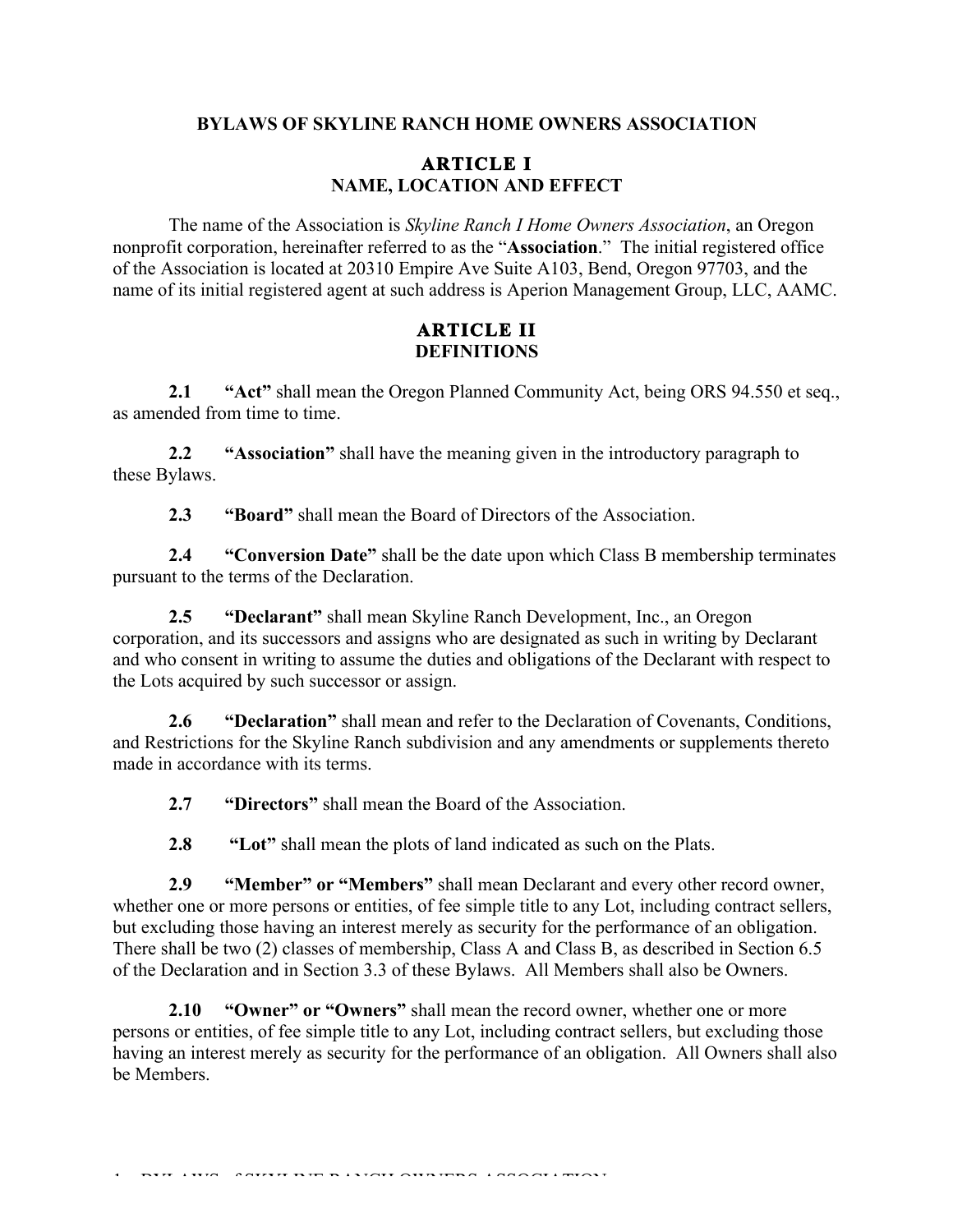**2.11 "Transitional Advisory Committee"** shall mean the committee described in Section 4.2 of these Bylaws to assist in transitioning administrative responsibility for the Association from Declarant to the Members.

**2.12 "Turnover Meeting"** shall be the meeting called by the Declarant for the purpose of turning over administrative responsibility of the Association to the Members.

**2.13 Other Terms.** Capitalized terms used herein without definition shall have the respective meanings given to them in the Declaration.

### **ARTICLE III MEMBERSHIP AND VOTING RIGHTS**

# **3.1 Membership**

The Declarant and every Owner of a Lot by virtue of being an Owner of a Lot shall be a Member of the Association. Membership shall be appurtenant to and shall not be separated from ownership of any Lot. Transfer of ownership of a Lot shall automatically transfer membership in the Association. Without any other act or acknowledgment, Owners shall be governed and controlled by the Governing Documents as described in the Declaration.

# **3.2 Suspension**

All voting rights of a Member shall be suspended during any period in which such Member is delinquent in the payment of any assessment duly established pursuant to the Declaration or is otherwise in default hereunder or under any other Governing Documents. The Board may also suspend the Member's right to use of any of the Common Areas during such period of default.

# **3.3 Voting Rights**

The voting rights of Members of the Association including Declarant are set forth in the **Declaration** 

### **ARTICLE IV MEETINGS OF MEMBERS**

# **4.1 Initial Meeting**

The initial meeting of the Association shall be held within one (1) year after the Association is formed by filing of the Articles of Incorporation. Declarant shall call the initial meeting by written notice to each Owner in accordance with the requirements of Section 4.6, except that Declarant shall fulfill the role of secretary.

# **4.2 Transitional Advisory Committee**

Unless the Turnover Meeting has been held, the Declarant shall call a meeting of the Members for the purpose of forming the Transitional Advisory Committee to assist in transitioning administrative responsibility for the Association from the Declarant to the Members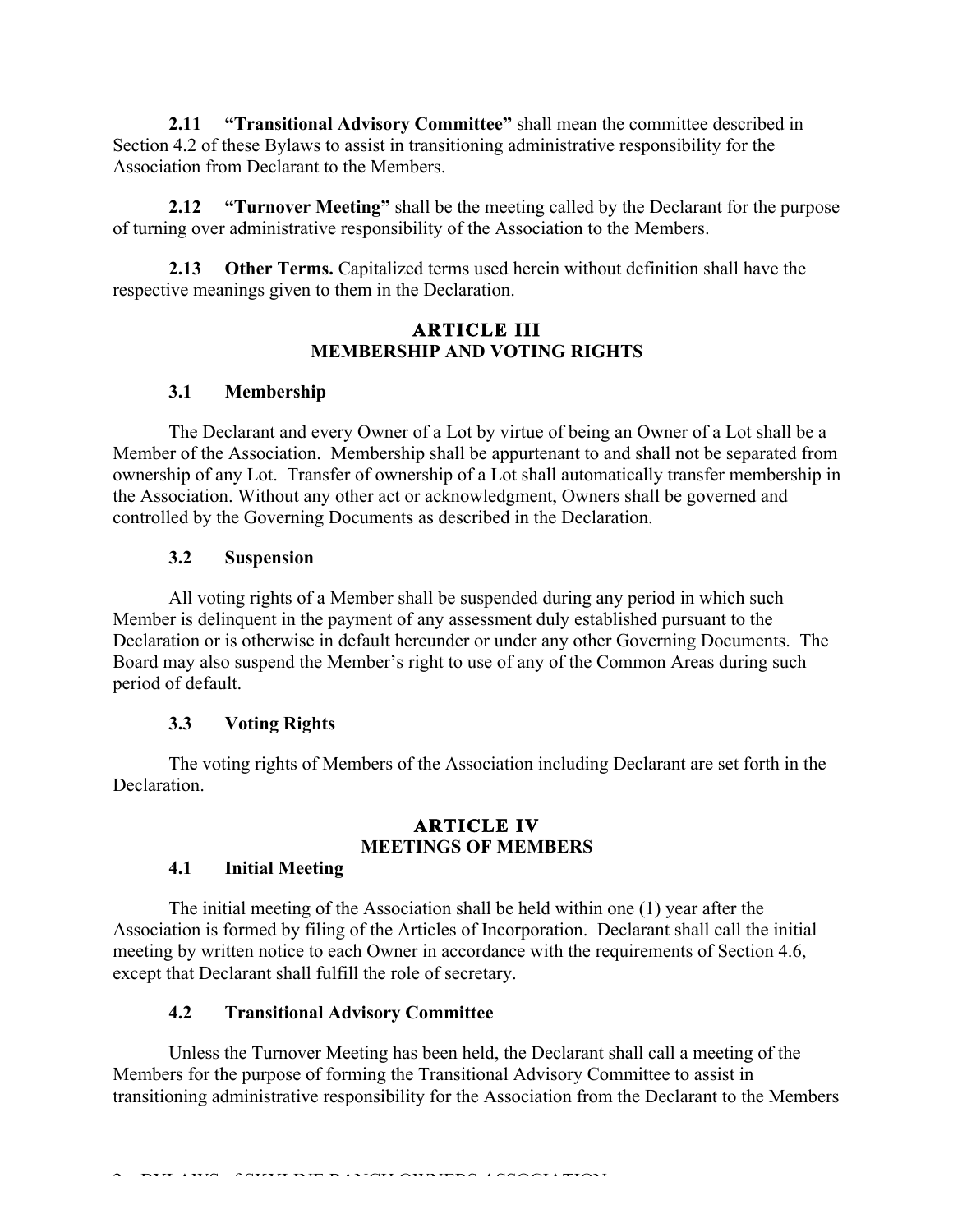within sixty (60) days after the conveyance to Owners other than the Declarant of fifty percent (50%) or more of the Lots then existing in the Subdivision. If the meeting is not called by the Declarant within the time specified, the meeting may be called and notice given by any Member. Notice of the meeting shall be given in accordance with the requirements of Section 4.6.

The Transitional Advisory Committee shall be advisory only and shall consist of three (3) or more members, with two (2) or more members selected by Members other than Declarant and no more than one (1) member selected by Declarant. The Transitional Advisory Committee members shall serve until the Turnover Meeting. If at the meeting to form the Transitional Advisory Committee the Members, other than the Declarant, fail to select a Transitional Advisory Committee, the Declarant shall have no further responsibility to form the Transitional Advisory Committee. The requirement for a Transitional Advisory Committee shall not apply once the Turnover Meeting has been held. The Transitional Advisory Committee shall have reasonable access to all information and documents which Declarant is required to turn over to the Association under ORS 94.616.

#### **4.3 Turnover Meeting**

The Declarant shall call the Turnover Meeting for the purpose of turning over administrative control of the Association to the Class A Members within ninety (90) days following the Conversion Date. If the Declarant does not call the Turnover Meeting within the time specified, the Transitional Advisory Committee or any Owner may call the Turnover Meeting. Notice of the Turnover Meeting shall be given in accordance with the requirements of Section 4.6. At the Turnover Meeting, the Members shall elect a new Board in accordance with the terms of Article V, and Declarant shall deliver to the Board the information and documents required by ORS 94.616. In order to facilitate an orderly transition, during the three (3) month period following the Turnover Meeting, Declarant or an informed representative shall be available to meet with the Board on at least three (3) mutually acceptable dates to review the information and documents delivered to the Board pursuant to this Section.

#### **4.4 Annual Meetings**

The Association shall hold a meeting of the Members each calendar year. Such annual meeting shall be held on a date and at a time designated by the Board from time to time, and notice of the annual meeting shall be sent to all Members in accordance with the requirements of Section 4.6. Annual meetings may not be conducted by written ballot.

At the annual meeting, new members of the Board shall be appointed or elected (as applicable) to replace those members whose terms have expired pursuant to the terms of Section 5.3, and the Board shall transact any other business within the powers of the Association.

The order of business at annual meetings of the Association shall be:

- (a) Calling of the roll and certifying of proxies;
- (b) Proof of notice of meeting or waiver of notice;
- (c) Reading of minutes of preceding meeting;
- (d) Reports of officers;
- (e) Reports of committees, if any;

**DYH AWS COUNTRIED ANSWERS ASSOCIATION**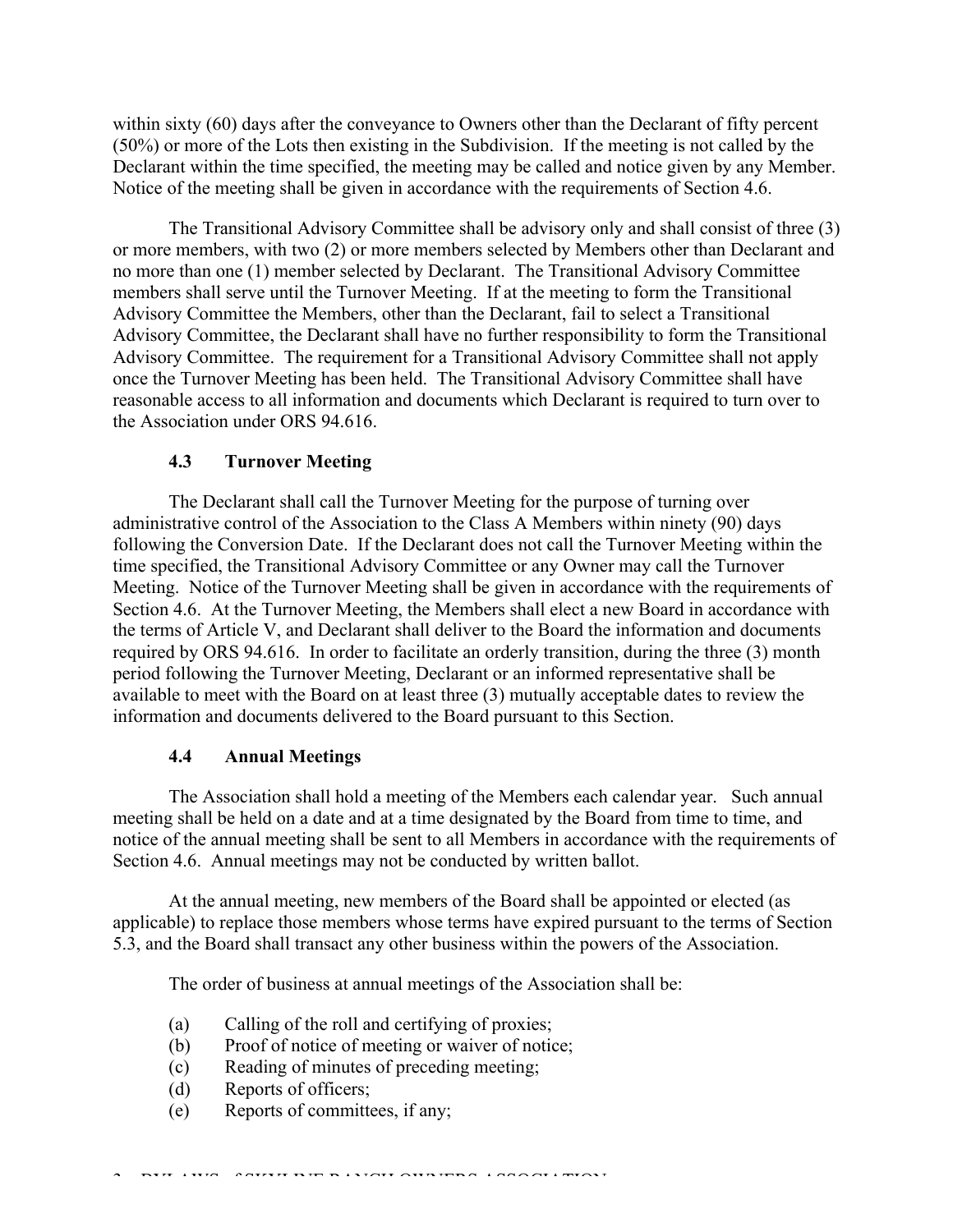- (f) Election of Directors;
- (g) Unfinished business;
- (h) New business; and
- (i) Adjournment.

# **4.5 Special Meetings**

Special meetings of the Association may be called at any time by the president, by a majority of the Board, or by written request of Members entitled to cast at least twenty percent (20%) of the votes of the Association. Notice of a special meeting shall be sent to all Members in accordance with the requirements of Section 4.6, and business transacted at a special meeting shall be restricted to the purposes set forth in such notice.

### **4.6 Notice of Meetings**

Written notice of any meeting of the Association shall be given by the president, secretary or other person authorized by the Board to call a meeting at least ten (10) days but not more than fifty (50) days before such meeting. The notice shall be sent to each Member, and to each Mortgagee who has requested notice, by first class mail, electronic mail or facsimile to the physical address, e-mail address or facsimile number last appearing on the books of the Association (or to such other physical address, e-mail address or facsimile number as a Member or Mortgagee has designated in writing to the Association at least ten (10) days prior to the giving of such notice of meeting); provided, however, that a notice of (i) failure to pay assessments, (ii) foreclosure of an Association lien, or (iii) an action the Association may take against a Member may not be sent by electronic mail or facsimile. A Member may decline to receive notice by electronic mail or facsimile by sending written notice to the Association, in which event all notices to such Member shall sent by first class mail. The notice of a meeting shall state the time and place of the meeting and the items on the agenda, including the general nature of any proposed amendment to the Declaration or these Bylaws, any budget changes, or any proposal to remove a Director or officer. Notice of a meeting may be waived by any Member at any time before or after the meeting. No Member who is present at a meeting may object to the adequacy or timeliness of the notice given.

### **4.7 Place of Meetings**

Meetings of the Association shall be held within ten (10) miles of the Subdivision, at an exact location determined by the Board and designated in the notice required by Section 4.6.

### **4.8 Adjournment of Meetings**

As permitted by ORS 65.214, if any meeting of the Members does not constitute a quorum, the Members who are present, either in person or by proxy, may adjourn the meeting to a time not less than two (2) days nor more than ten (10) days from the time of the original meeting. The adjournment provisions of this Section do not apply to actions proposed to be taken by written ballot.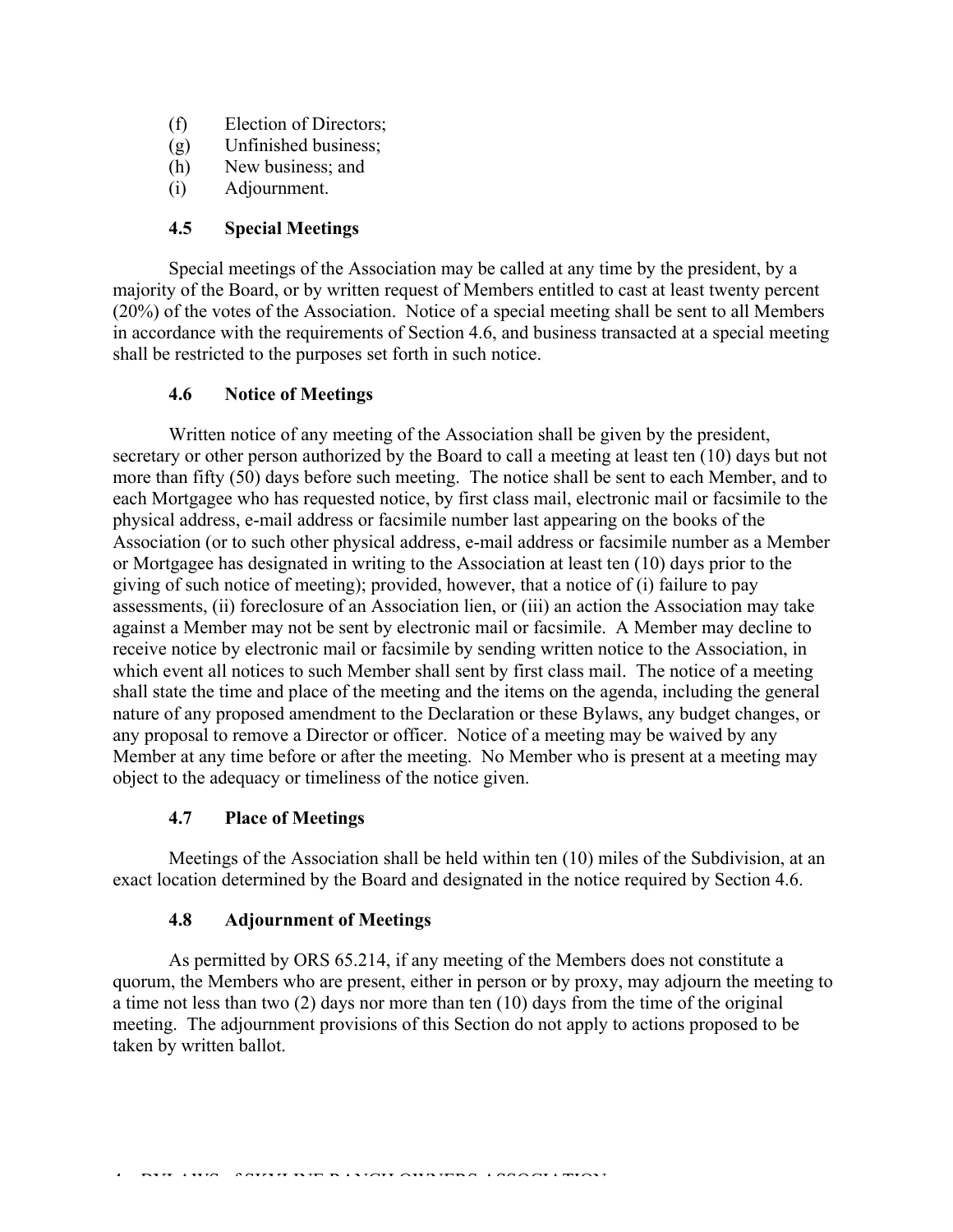### **4.9 Quorum**

The presence at the meeting of Members entitled to cast, either in person or by proxy, twenty percent (20%) of the votes of the Association shall constitute a quorum for any action, unless a greater percentage is required elsewhere in the Declaration or these Bylaws. The subsequent joinder of Member in the action taken at a meeting by signing and concurring in the minutes thereof shall constitute the presence of such Member for the purpose of determining a quorum. When a quorum is once present to organize a meeting, it cannot be broken by the subsequent withdrawal of a Member or Members.

# **4.10 Majority Vote**

When a quorum is present at any meeting of the Members, the vote of Owners holding more than fifty percent (50%) of the votes of the Association present, in person or by proxy, at the meeting shall be binding on all Owners for all purposes, except where a higher percentage vote is required by the Governing Documents or the Act.

### **4.11 Proxies**

A vote may be cast in person or by proxy. A proxy may require the holder to cast a vote for or against any special proposal set out in the notice calling the meeting. A proxy shall be in writing and filed with the secretary before or during the meeting. A proxy shall expire one (1) year after the date it was signed unless a shorter period is specified in the proxy; provided, however, that appointment of a proxy is revoked if the Member appointing the proxy (i) attends any meeting and votes in person, (ii) signs and delivers to the secretary either a writing stating that the appointment of the proxy is revoked or a subsequent appointment form, or (iii) sells his or her Lot. Unless withdrawn, a proxy given to another person to vote at a specific meeting shall also be valid at an adjourned meeting called under the provisions of Section 4.8. The Association must retain proxies and ballots for one (1) year from the date of the determination of the vote.

### **4.12 Fiduciary and Corporate Owners.**

An executor, administrator, conservator, guardian or trustee may vote, in person or by proxy, at any meeting of the Association with respect to any Lot owned or held in such capacity, whether or not the same has been transferred to such person's name; provided, however, that such person must provide the secretary with written evidence satisfactory to the secretary that the person is the executor, administrator, conservator, guardian or trustee, holding such Lot in such capacity. Any person voting on behalf of a Lot owned by a corporation or other entity must provide the secretary with written evidence, satisfactory to the secretary, that such person is the duly constituted representative thereof.

# **4.13 Voting by Mail or Electronic Ballot.**

Except as set forth in subsection (f) below, the Board, in its discretion, may provide that a vote, approval or consent of any Member be given by regular mail, electronic mail or facsimile in accordance with the procedure outlined below. For purposes of this Section, "written ballot" shall include any ballot distributed by electronic mail or facsimile.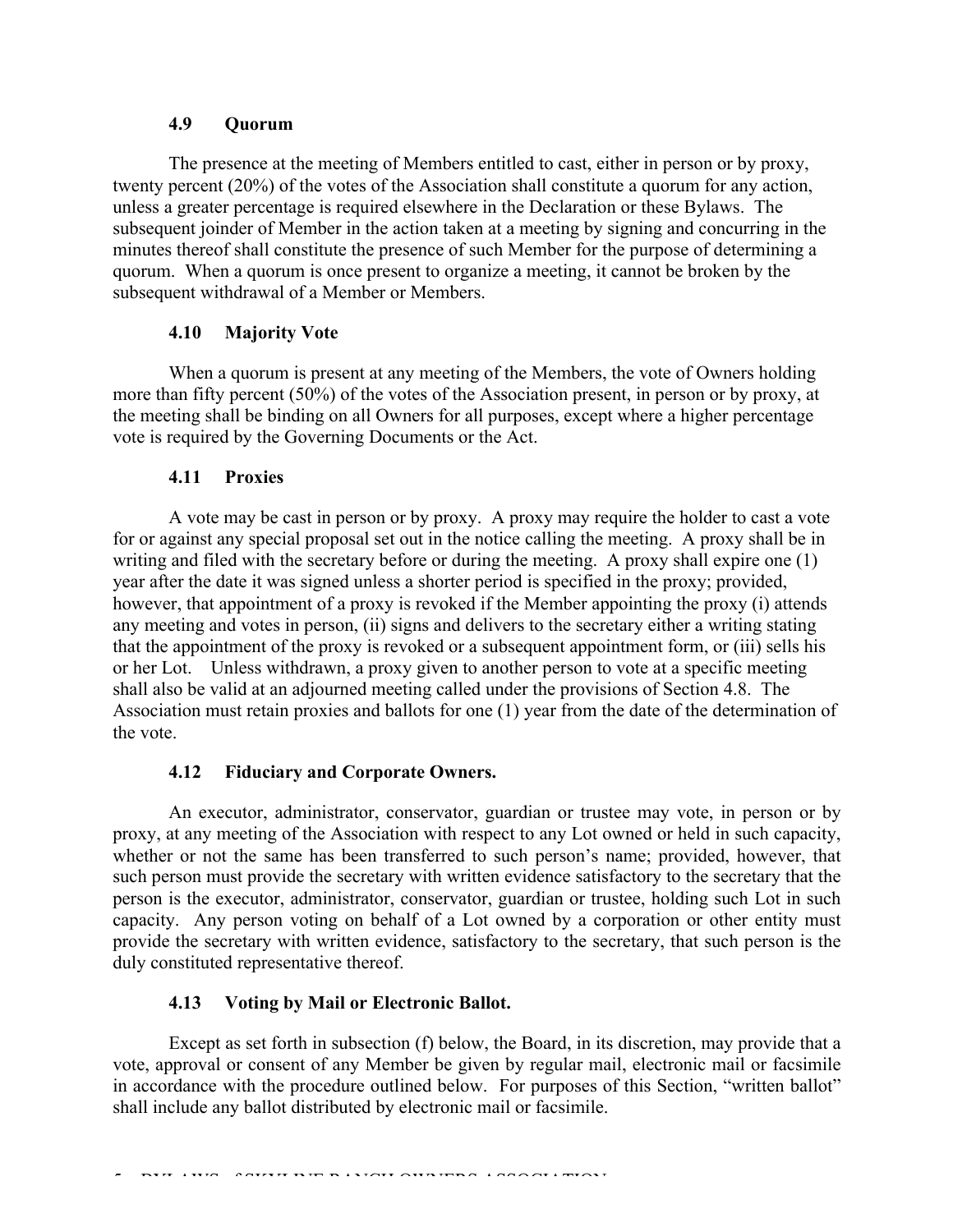(a) In the case of an election of Board members by written ballot, then in addition to the other requirements set forth in this Section, the following procedures must be followed:

(i) the existing Board members must advise the secretary in writing of the names of proposed Board members sufficient to constitute a full board and of a date at least fifty (50) days after such advice is given by which all votes are to be received;

(ii) the secretary, within five (5) days after such advice is given, must give written notice of the number of Board members to be elected and of the names of the nominees to all Members;

(iii) the notice must state that any such Owner may nominate an additional candidate or candidates, not to exceed the number of Board members to be elected, by giving written notice of such nomination to the secretary on or before a specified date which must be fifteen (15) days from the date after the notice was given by the secretary; and

(iv) five (5) days after such specified date, the secretary must give written notice to all Members, stating the number of Board members to be elected, stating the names of all persons nominated by the Board and by the Members on or before the deadline, stating that each Member may cast a vote by mail and stating the deadline established by the Board by which such votes must be received by the secretary at the address of the principal office of the Association (which must be specified in the notice) and that votes received after that date will not be effective.

(b) Any action that may be taken at any annual, regular or special meeting of the Association may be taken without a meeting if the Association delivers a written ballot to every Association member that is entitled to vote on the matter.

(i) A written ballot must set forth each proposed action and provide an opportunity to vote for or against each proposed action.

(ii) The Board must provide owners with at least ten (10) days' notice before written ballots are mailed or otherwise delivered.

(iii) If, at least three (3) days before written ballots are scheduled to be mailed or otherwise distributed, at least ten percent (10%) of the Owners petition the Board requesting secrecy procedures, a written paper ballot must be accompanied by a secrecy envelope, a return identification envelope to be signed by the owner and instructions for marking and returning the paper ballot. In this instance, no electronic mail voting will be accepted. Written paper ballots that are returned in secrecy envelopes may not be examined or counted before the deadline for returning ballots has passed.

(c) Matters that may be voted on by written ballot will be deemed approved or rejected as follows:

**BYLAWS COULD DE BALAWS OF SHAWS ASSOCIATION**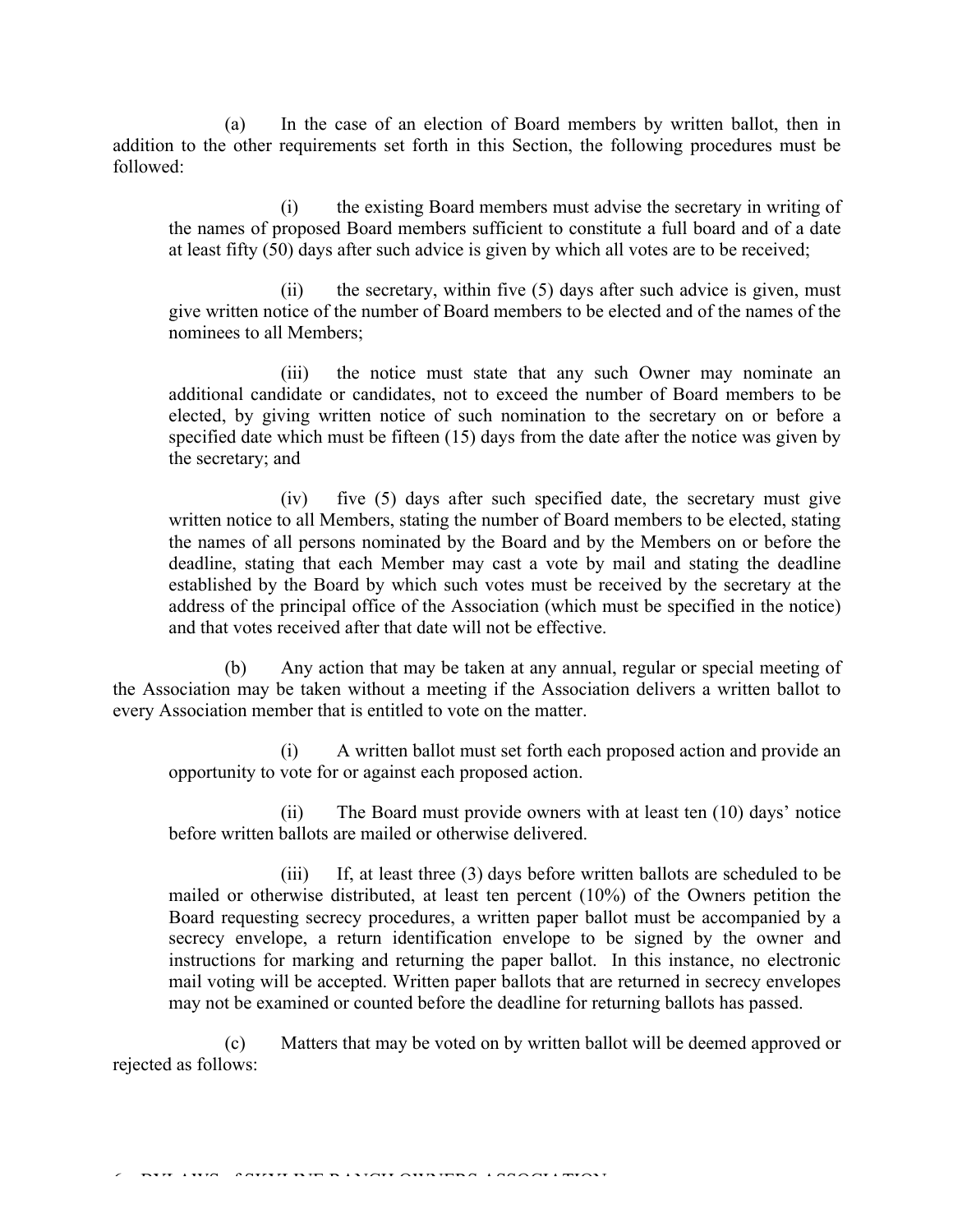(i) If approval of a proposed action otherwise would require a meeting at which a certain quorum must be present and at which a certain percentage of total votes cast is required to authorize the action, the proposal will be deemed approved when the date for return of ballots has passed, a quorum of Members has voted, and the required percentage of approving votes has been received. Otherwise, the proposal will be deemed to be rejected.

(ii) If approval of a proposed action otherwise would require a meeting at which a specified percentage of Owners must authorize the action, the proposal will be approved when the percentage of total votes cast in favor of the proposal equals or exceeds such required percentage. The proposal shall be deemed to be rejected when the number of votes cast in opposition renders approval impossible or when both the date for return of ballots has passed and such required percentage has not been met.

(d) All solicitations for votes by written ballot must state the following:

(i) If approval of the proposal by written ballot requires that the total number of votes cast equal or exceed a certain quorum requirement, the number of responses needed to meet such quorum requirement;

(ii) If approval of a proposal by written ballot requires that a certain percentage of total votes cast approve the proposal, the required percentage of total votes needed for approval; and

(iii) If the matter being voted on is the election of Directors to the Board, the additional items set forth in subsection (a) above.

(e) All solicitations for votes by written ballot must specify the period during which the Association will accept written ballots for counting, and a date certain on which all ballots must be returned to be counted.

(f) Action by written ballot may not substitute for the Turnover Meeting or the annual meeting of the Association.

### **ARTICLE V BOARD OF DIRECTORS**

#### **5.1 Number and Qualification**

The affairs of the Association shall be managed by a Board consisting of (i) between one (1) and three (3) Directors (as determined by Declarant) prior to the Turnover Meeting; and (ii) between three (3) Directors and five (5) Directors after the Turnover Meeting (as determined by the Members from time to time). The Directors need not be Members prior to the Turnover Meeting but shall be Members after the Turnover Meeting; provided, however, that if a Lot is owned by more than one (1) Owner, only one (1) Owner of that Lot may serve on the Board at any time.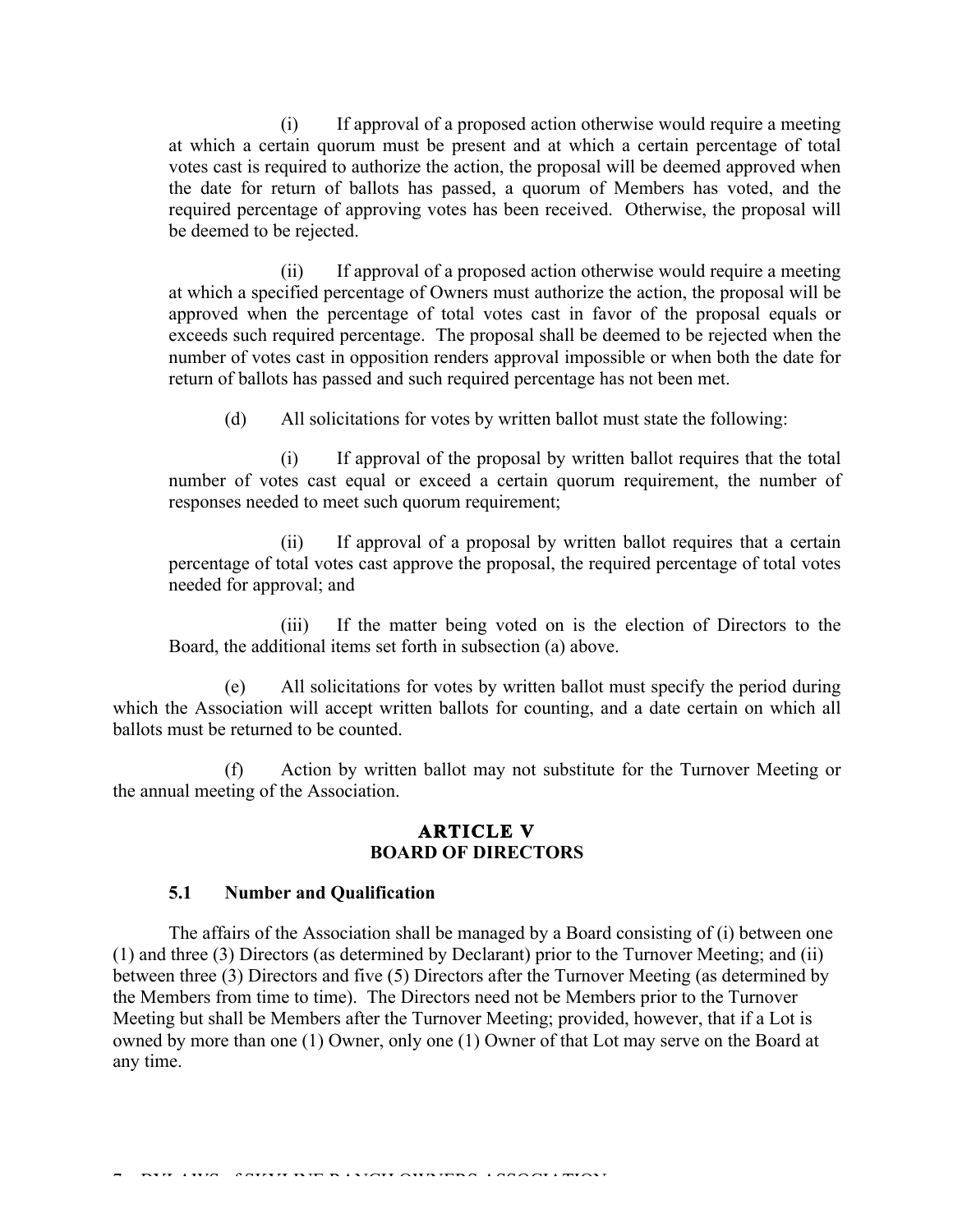### **5.2 Appointment**

Until the Turnover Meeting, Declarant shall appoint the Directors, and may remove and replace the Directors, with or without cause, except that Declarant may revocably or irrevocably delegate the power to appoint, remove and replace Directors hereunder by written instrument delivered to the Association naming the party to whom the power to appoint Directors has been delegated. At and after the Turnover Meeting, the Directors shall be elected in the manner provided in Section 5.3.

### **5.3 Election of Directors**

At the Turnover Meeting, the Directors appointed by Declarant or its appointee shall submit their resignations, and the Members shall elect new Directors as provided herein. If three (3) Directors are elected, one (1) Director shall be elected for a term of one (1) year and two (2) Directors for a term of two (2) years. If five (5) Directors are elected, two (2) Directors shall be elected for a term of one (1) year and three (3) Directors shall be elected to serve for a term of (2) years. Thereafter, at each annual meeting of the Association, the Members shall elect the number of Directors equal to the number whose terms are then expiring, each to serve a term of two (2) years. Any Director may serve more than one (1) term. Voting for Directors shall not be cumulative.

# **5.4 Removal**

Any Director, other than a Director appointed by Declarant, may be removed, with or without cause, by the affirmative majority vote of the Members present, in person or by proxy, at any meeting of the Members at which a quorum is present. No removal of a Director is effective unless the matter of removal was included in the notice of the meeting and the Director whose removal is proposed is given the opportunity to be heard at the meeting. At the meeting, the Members shall elect a replacement Director to serve the remainder of the replaced Director's term.

### **5.5 Resignation**

Any Director may resign at any time by sending a written notice of such resignation to the secretary. Unless otherwise specified in such notice, a resignation shall take effect upon receipt of the notice by the secretary.

### **5.6 Vacancies**

Vacancies on the Board caused by the death, resignation, or removal of a Director shall be filled by vote of the majority of the remaining Directors, even if they constitute less than a quorum. Any Director so elected shall serve the remainder of the replaced Director's term.

### **5.7 Compensation**

No Director shall receive compensation for any service he or she may render to the Association. However, any Director may be reimbursed for his or her actual out-of pocket expenses reasonably incurred in the performance of his or her duties.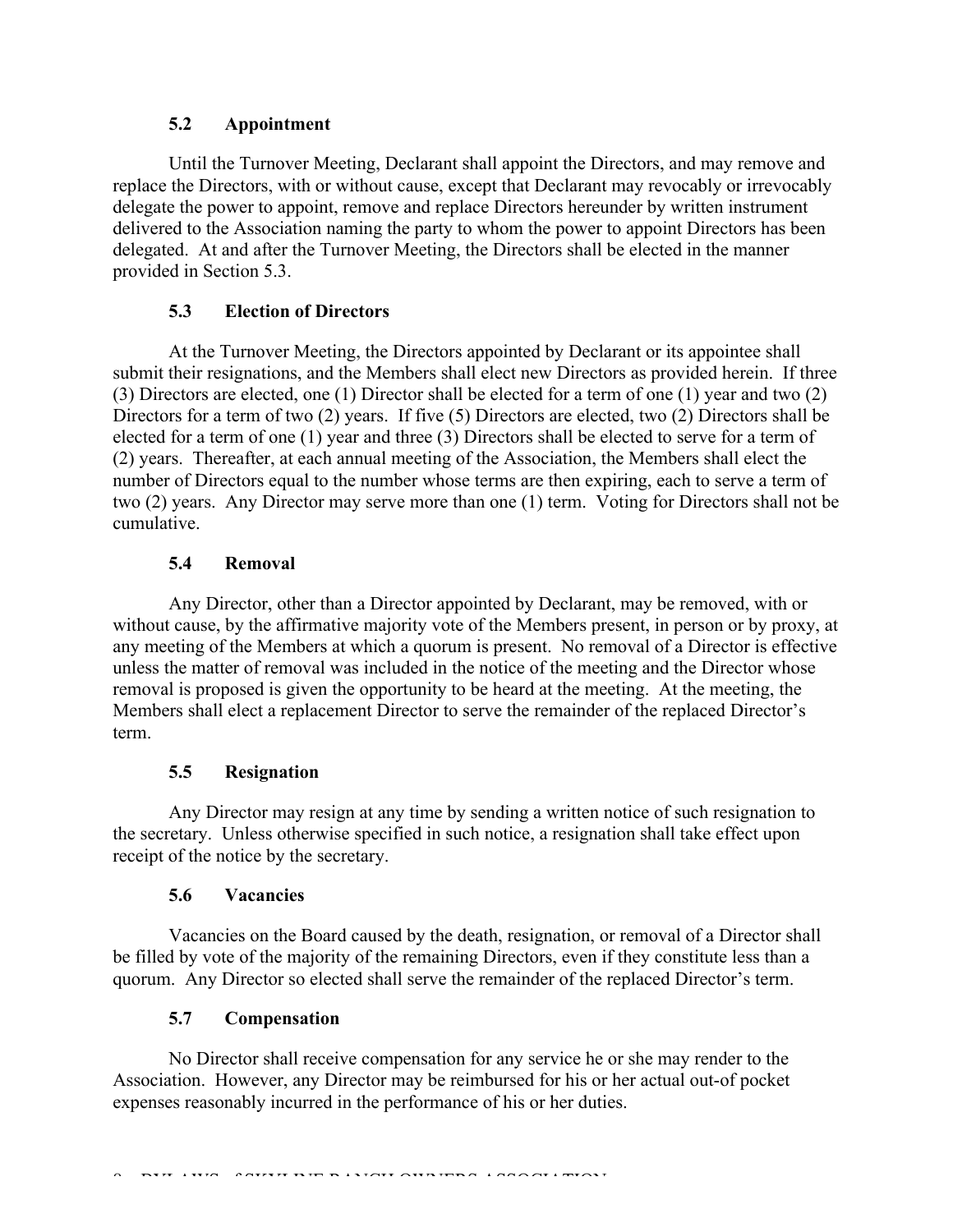# **5.8 Liability and Indemnification of Directors, Officers, Manager and Managing Agent**

The Directors and officers of the Association shall not be liable to the Association or the Members for any mistake of judgment, negligence, or otherwise except for their own willful misconduct or bad faith. The Association shall indemnify and hold harmless each Director and officer and the manager or managing agent on behalf of the Association unless such contract shall have been made in bad faith or contrary to the provisions of the Declaration or of these Bylaws. Each Director and officer and the manager or managing agent, if any, shall be indemnified by the Association against all expenses and liabilities, including attorneys' fees, reasonably incurred or imposed upon them in connection with any proceeding to which they may be a party, or which they may become involved by reason of being or having been a Director, officer, manager or managing agent and shall be indemnified upon any reasonable settlement thereof; provided, however, there shall be no indemnity if the Director, officer, manager or managing agent is adjudged guilty of willful nonfeasance, misfeasance or malfeasance in the performance of their duties. As to any manager or managing agent this Section shall only be applicable to third party tort claims up to the amount of the Association's liability insurance coverage and shall not in any way apply to contractual liability or obligations under the management contract.

### **5.9 Special Committees**

The Board by resolution may designate one or more special committees, each committee to consist of two (2) or more Members which, to the extent provided in said resolution, shall have and may exercise the powers set forth in said resolution. Such special committee or committees shall have such name or names as may be determined from time to time by the Board. Such special committees must keep regular minutes of their proceedings and report the same to the Board when required. The members of such special committee or committees designated shall be appointed by the Board or the president. The Board or the president may appoint Members to fill vacancies on each of said special committees occasioned by death, resignation, removal, or inability to act for any extended period of time.

### **5.10 Powers of Board**

The business and affairs of the Association shall be managed by the Board. The Board may exercise all of the powers of an Association under the Act, except such as are by the laws of Oregon or the Governing Documents conferred upon or reserved to the Members. The Board shall have the power to:

(a) To adopt and publish the Rules and Regulations governing the use of Common Areas, and the personal conduct of the Members and their guests thereon, and to establish fines for the infraction thereof;

(b) To suspend a Member's voting rights and/or right to use the Common Areas (other than streets and roadways) during any period in which such Member is in default in the payment of assessments levied by the Association. Such rights may also be suspended, after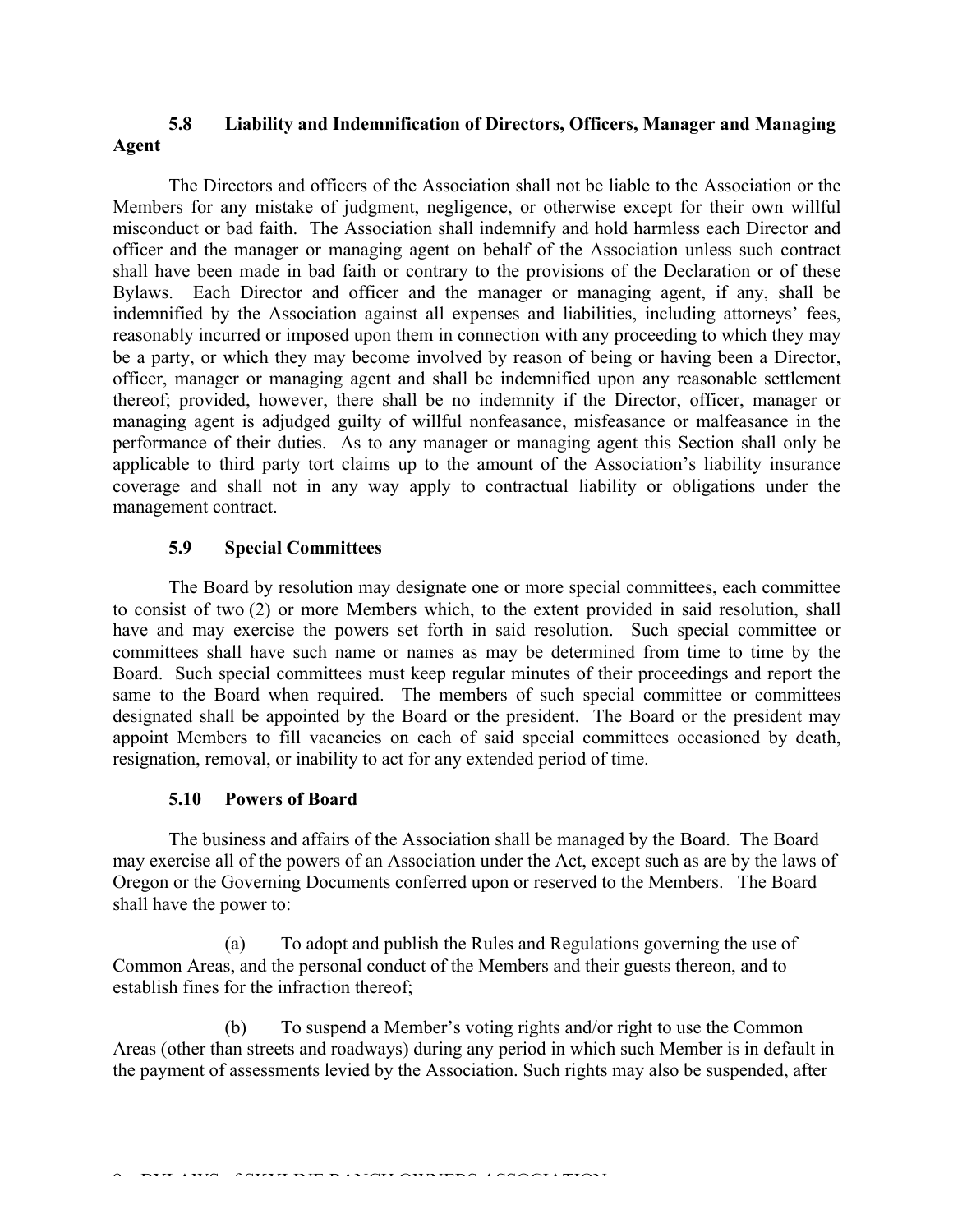notice and a hearing, for a period not to exceed sixty (60) days for an infraction of the Rules and Regulations or a violation of the Declaration;

(c) To declare the office of a Director to be vacant in the event such Director shall be absent from three (3) consecutive regular meetings of the Board without just cause having been furnished to and accepted by the Board;

(d) To adopt an annual budget for the operation of the Association;

(e) To levy and collect assessments, late fees, interest and fines as provided in the Governing Documents, including filing liens against Lots and instituting legal proceedings to collect such assessments, late fees, interest and fines;

(f) To appoint and disband such committees as the Board deems appropriate;

(g) To establish, disburse and maintain such petty cash as is necessary for efficiently carrying on the business of the Association;

(h) To engage the services of a manager, an independent contractor, or such employees and contractors as it deems necessary, and to prescribe the conditions, compensation and duties of their work. Such power shall include authority to enter into management agreements with other parties to manage, operate or perform all or any part of the affairs and business of the Association;

(i) To execute all declarations of ownership for tax assessment purposes with regard to the Common Areas, if any, on behalf of all Owners;

(j) To borrow funds to pay costs of operation of the Association with the approval of sixty percent (60%) of the Members present at a meeting of the Members at which a quorum is present;

(k) To grant easements or rights-of-way to any utility company, public agency or to any other entity;

(l) To protect or defend the Common Areas from loss or damage by suit or otherwise, and to provide adequate reserves for maintenance and replacement of the Common Maintenance Areas;

(m) To adjust the amount, collect and use any insurance proceeds to repair damage or replace damaged or lost property, and if proceeds are insufficient to repair damaged or replace lost property, to assess the Owners in proportionate amounts to cover the deficiency;

(n) To enforce the provisions of the Governing Documents and to enjoin and seek damages from any Owner for violation of such Governing Documents; and

(o) To exercise any additional or different powers necessary or desirable for the purpose of carrying out the functions of the Association pursuant to the Governing Documents or otherwise promoting the general benefit of the Members of the Association.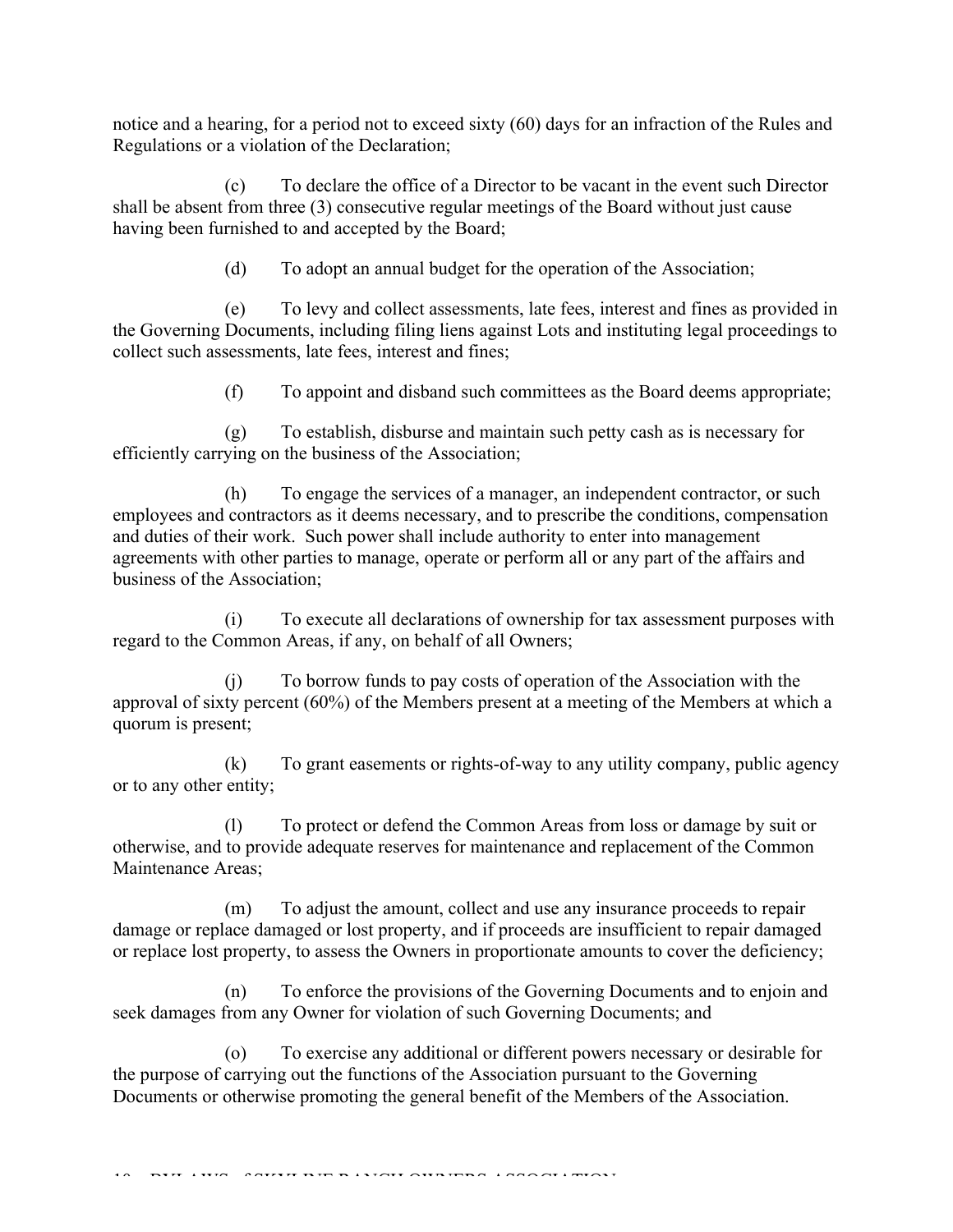### **5.11 Duties of Board**

It shall be the duty of the Board:

(a) To cause to be kept a complete record of all its acts and corporate affairs and to present a statement thereof to the Members at the annual meeting of the Members or at any special meeting, when such statement is requested in writing by one-fourth (1/4) of the votes of the Members who are entitled to vote;

(b) To supervise all officers, agents and employees of this Association, and to see that their duties are properly performed;

(c) To fix the amount of all assessments required or permitted under the Declaration against each Lot, and to send written notice of each such assessment to every Owner;

(d) To issue, or to cause an appropriate officer to issue, upon demand by any person, a certificate setting forth whether or not assessments have been paid in respect to a particular Lot. A reasonable charge may be made by the Board for the issuance of these certificates, and the information contained on the certificates shall be binding on the Association.

(e) To procure and maintain adequate liability and property insurance on property owned by the Association or other property for which the Association has an obligation under the Declaration or these Bylaws to insure and, if deemed appropriate, insurance on the behalf of any Director, officer, employee, or agent of the Association against any liability asserted against him or her and incurred by him or her in any such capacity or arising out of his or her status as such;

(f) To cause all officers, employees or agents, having fiscal responsibility to be bonded, as it may deem appropriate;

(g) To cause the Common Maintenance Areas to be maintained;

(h) To maintain a current mailing list of the Members and Mortgagees who have requested notice of meetings and other events;

(i) To file annual tax returns for the Association;

(j) To adopt a budget annually for the Association to manage and operate the Subdivision. Within thirty (30) days after adopting the annual budget, the Board shall provide a summary to all Owners. If the Board fails to adopt a budget, the last adopted budget shall continue in effect; and

(k) To perform all other duties of the Association and the Board as set forth in the Governing Documents.

In performing its duties, the Board shall be governed by ORS 94.640 and the applicable provisions of ORS 65.357, 65.361, 65.367, 65.369 and 65.377, as amended from time to time.

11 – BYLAMS OF SKYLINE RANCH OWNERS ASSOCIATION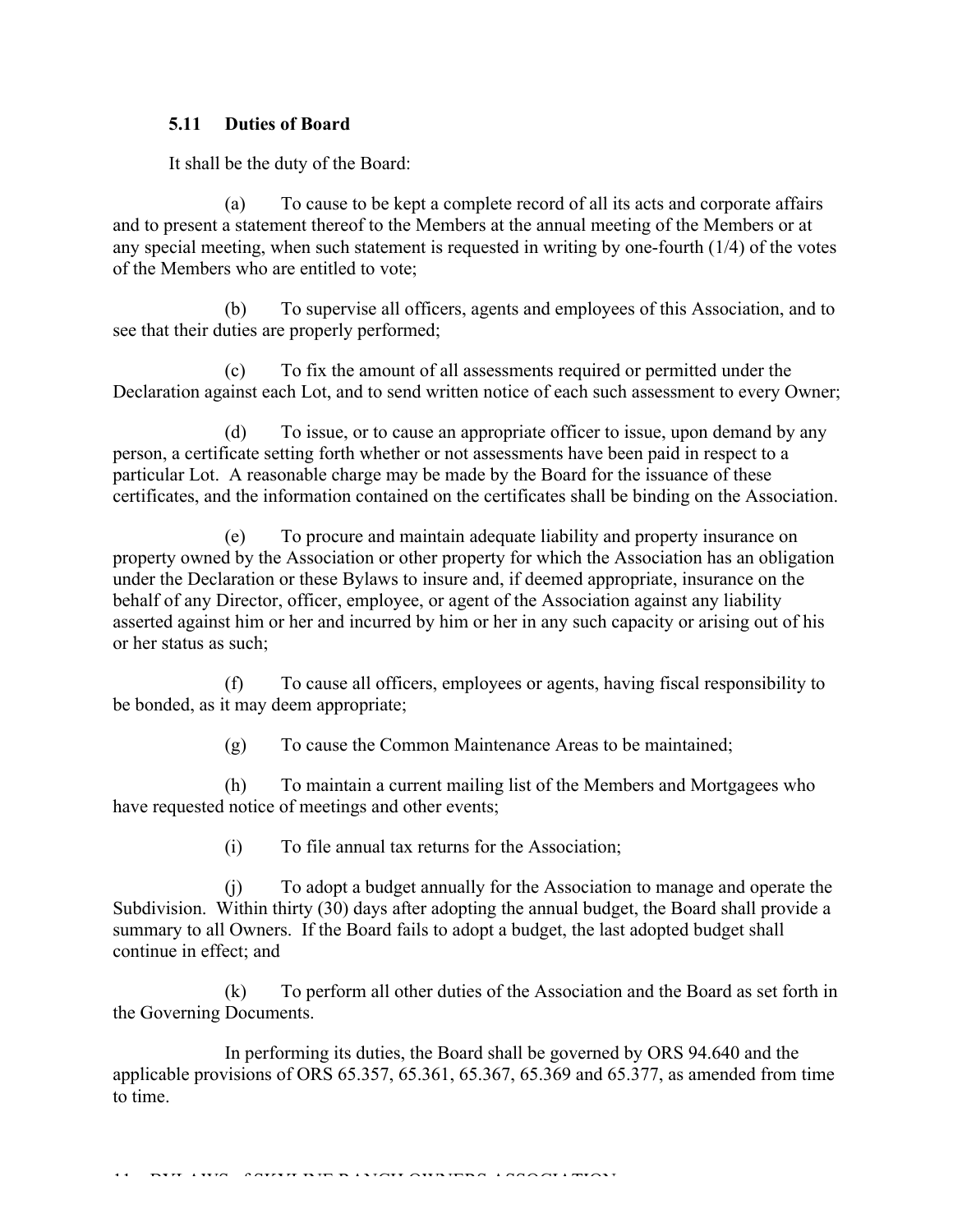# **ARTICLE VI MEETINGS OF THE BOARD**

## **6.1 Initial Meeting**

The initial meeting of the Board shall occur within fourteen (14) days after the date the initial meeting of the Members pursuant to Section 4.1. Notice of the initial meeting shall be posted or sent to each Director and the Members in accordance with the requirements of Section 6.9.

# **6.2 Regular Meetings**

Regular meetings of the Board may be held at such time as shall be determined from time to time by a majority of the Directors*.* Notice of regular meetings shall be posted or delivered to each Director and the Members in accordance with the requirements of Section 6.9.

# **6.3 Special Meetings**

Special meetings of the Board may be called at any time by the president or a majority of the Directors. Notice of special meetings shall be posted or delivered to each Director and the Members in accordance with the requirements of Section 6.9.

# **6.4 Emergency Meetings**

Emergency meetings may be held without notice, if the reason for the emergency is stated in the minutes of the meeting. Only emergency meetings of the Board may be conducted by telephonic communication or by the use of a means of communication that allows all Directors participating to hear each other simultaneously or otherwise be able to communicate during the meeting.

# **6.5 Executive Session**

At the discretion of the Board, the following matters may be considered in executive session:

(a) consultation with legal counsel concerning rights and duties of the Association regarding existing or potential litigation or criminal matters;

- (b) personnel matters, including salary negotiations and employee discipline;
- (c) negotiations of contracts with third parties;
- (d) collection of unpaid assessments; and
- (e) for any other purpose permitted by ORS 94.640, as amended from time to

time.

Except in emergencies, the Board shall vote in an open meeting whether to meet in executive session. If the Board votes to meet in executive session, the president shall state the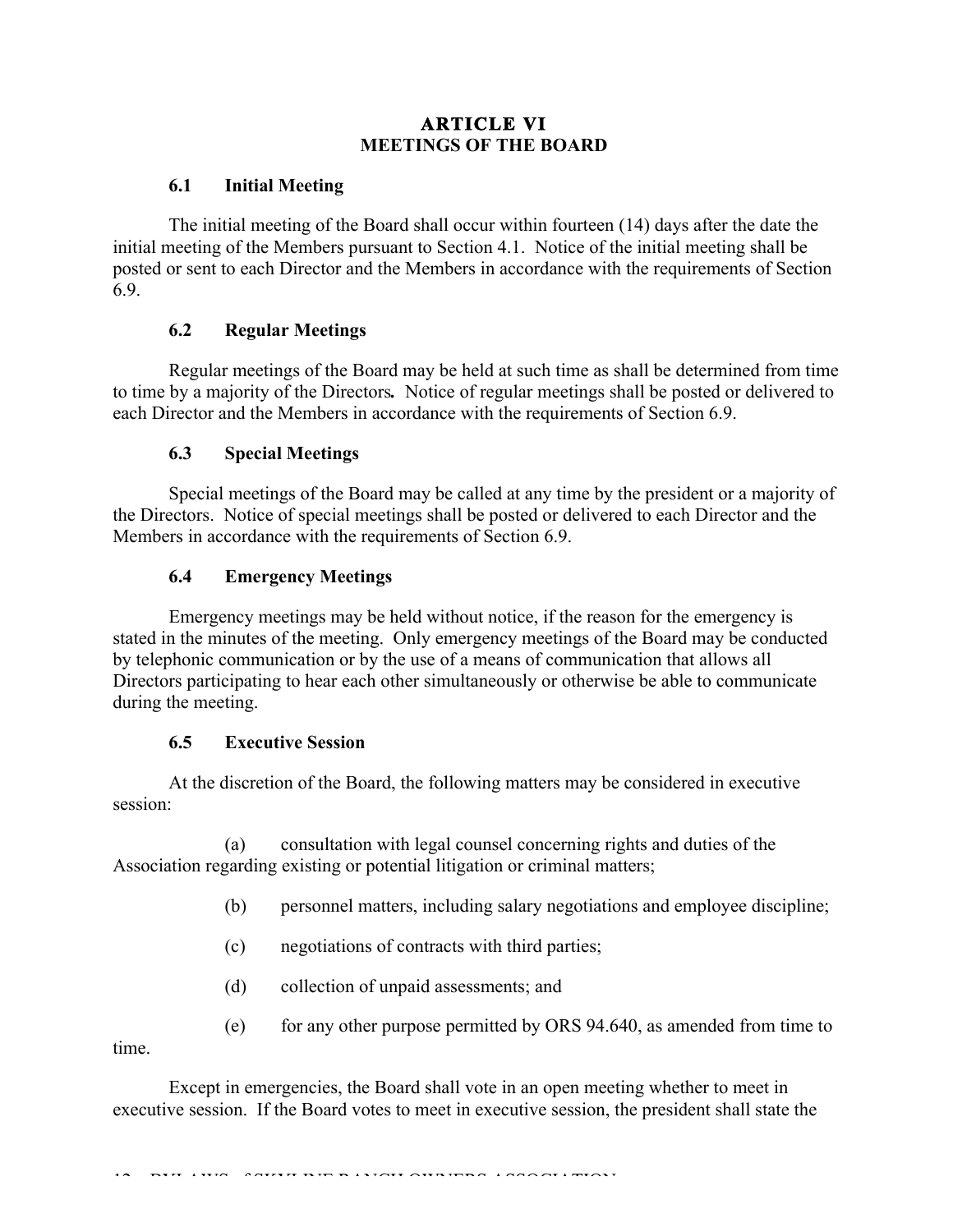general nature of the action to be considered and when and under what circumstances the deliberations can be disclosed to Members. The statement, motion, or decision to meet in executive session must be included in the minutes of the meeting. A contract or action considered in executive session does not become effective unless the Board, following the executive session, reconvenes in an open meeting and votes on the contract or action, which must be reasonably identified in the open meeting and included in the minutes.

### **6.6 Adjournment**

Any meeting of the Board may be adjourned by a majority of the Directors present at the meeting, even if a quorum is not present. When a meeting is adjourned for fewer than thirty (30) days, no notice of the resumption or reconvening of the adjourned meeting need be given other than by announcement at the meeting at which such adjournment takes place.

# **6.7 Board Meetings Open to all Members**

Except of executive sessions, all meetings of the Board shall be open to the Members, provided that no Member shall have the right to participate in the Board's meeting unless such Member is also a member of the Board. The president shall have the right to exclude any Member who disrupts the proceedings at a meeting of the Board.

# **6.8 Place of Meetings**

Meetings of the Board shall be held at a location determined by a majority of the Directors and designated in the notice by this Article.

### **6.9 Notice of Meetings**

The secretary shall give written notice to each Director of any meeting of the Board at least three (3) prior to the date set for such meeting, stating the purpose, time and location of the meeting. Notice shall be sent to the address of each Director as listed on the books of the Association, or to such other address as a Director may designate by written notice to the secretary given at least ten (10) days prior to the giving of notice of the meeting. Notice of any meeting may be waived by any Director at any time before or after the meeting. No Director who is present at a meeting may object to the adequacy or timeliness of the notice given.

For other than emergency meetings, notice of Board meetings shall also be given the Members by posting at a place or places within the Subdivision likely to be seen by all Members at least three (3) days prior to the Board meeting, or by one of the means described in Section 4.6 not less than ten (10) days prior to the Board meeting.

### **6.10 Voting by the Board**

Each Director shall have one (1) vote. The votes of more than fifty percent (50%) of Directors present at a meeting at which a quorum is present shall constitute the act of the Board.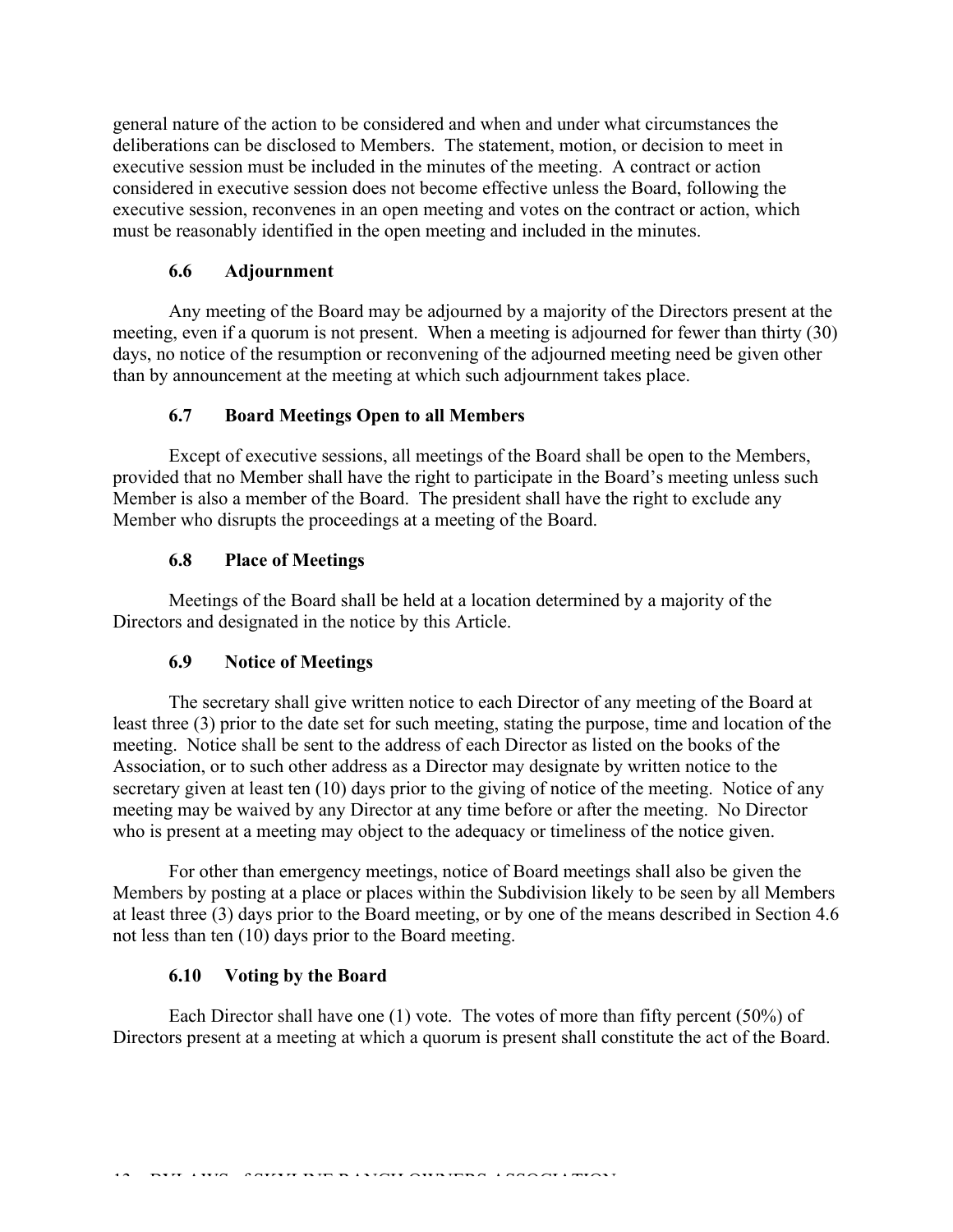#### **6.11 Quorum**

The presence in person of a majority of the Directors shall constitute a quorum for voting at a Board meeting. If less than a quorum is present at a meeting, a majority of the Directors present at the meeting may adjourn the meeting. At any adjourned meeting at which a quorum is present, any business which might have been transacted at the meeting originally called may be transacted without further notice.

### **ARTICLE VII OFFICERS OF ASSOCIATION**

### **7.1 Enumeration of Officers**

The principal officers of the Association shall be the president, secretary and treasurer, each of whom shall be elected by the Board in accordance with Section 7.2. The Board may appoint other officers as in its judgment may be desirable. All officers must be Members, or members of their immediate family, fiduciaries, beneficiaries or Mortgagees (and in the case of Lots owned by corporations, trusts or partnerships, the offices may be held by directors, officers, shareholders, trustees, partners or employees of such organizations).

### **7.2 Election of Officers**

The officers of the Association shall be elected by the Board and shall hold office at the pleasure of the Board and until their successors are elected and qualified. If any office becomes vacant, the Board shall elect a successor to fulfill the unexpired term at any regular meeting of the Board, or at any special meeting of the Board called for such purpose.

#### **7.3 Term**

The officers of the Association shall be elected by the Board and shall hold office for a period of one (1) year, unless an officer resigns or is removed by the Board or is otherwise disqualified for service.

### **7.4 Resignation and Removal**

Any officer of the Association may be removed from office, with or without cause, upon the affirmative vote of a majority of the Board and a successor elected at any regular meeting of the Board or at any special meeting of the Board called for such purpose. An officer of the Association may resign at any time by giving notice to the secretary. Such resignation shall take effect on the date of receipt of such notice or at any later time specified therein; the acceptance of such resignation shall not be necessary to make it effective.

#### **7.5 Vacancies**

A vacancy in any office may be filled by election at any regular meeting of the Association or at a special meeting of the Board called for such purpose. The officer elected to fill a vacancy shall serve for the remainder of the term of the officer he or she replaces.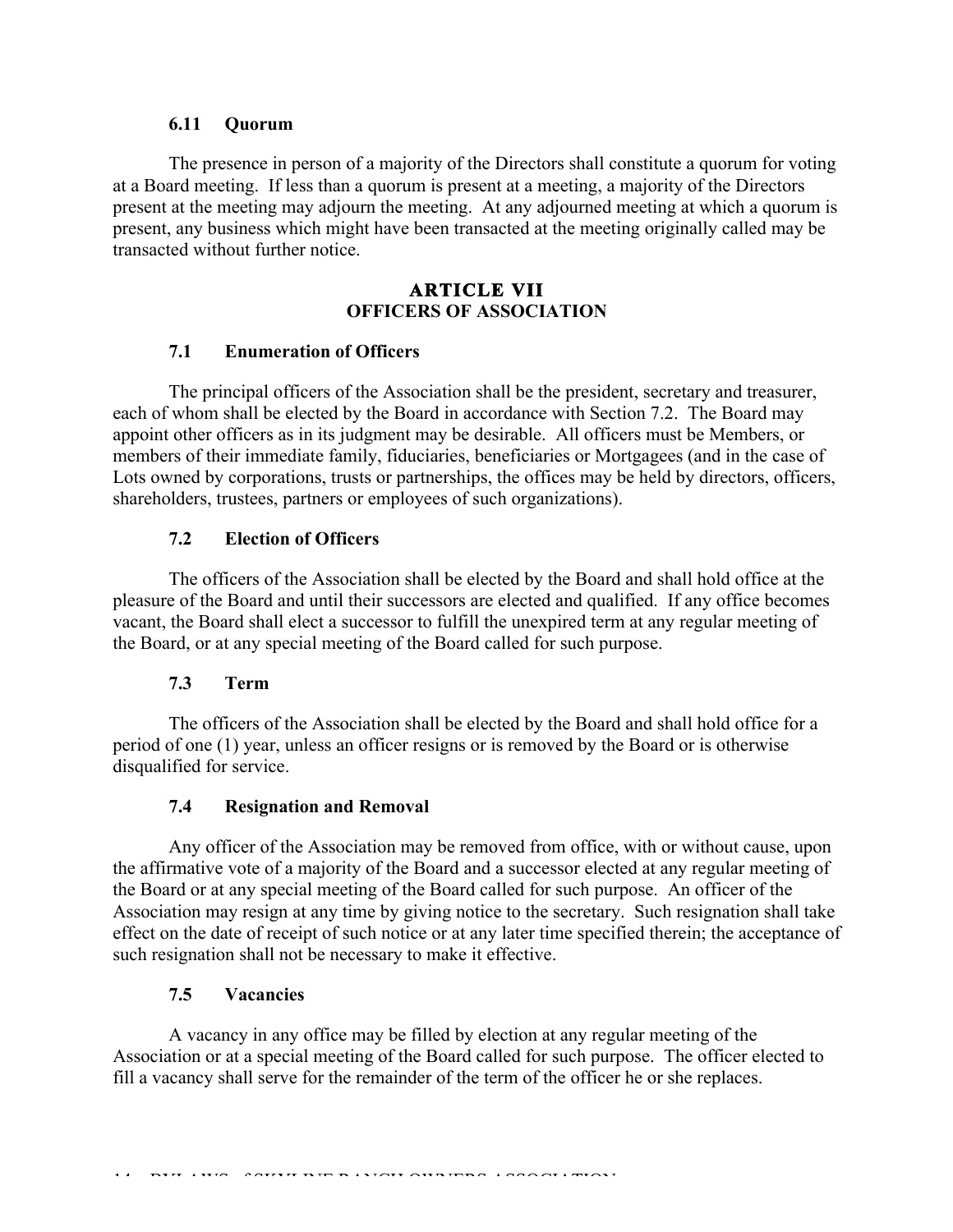#### **7.6 Multiple Offices**

The offices of secretary and treasurer may be held by the same person. No person shall simultaneously hold more than one of any of the other offices.

#### **7.7 Duties**

The duties of the officers of the Association are as follows:

#### **President**

The president shall be the chief executive officer of the Association. The president shall preside at all meetings of the Members and Board and shall have all of the powers and duties which are usually incident to the office of the chief executive officer of an Association, including, but not limited to, the power to appoint committees from time to time as may, in the president's discretion, be appropriate to assist in the conduct of the affairs of the Association.

#### **Secretary**

The secretary shall keep minutes of all proceedings of the Board and minutes of all Association meetings. The secretary shall attend to the giving and serving of all notices to the Members and Directors and other notices required by law. Association records shall be kept by the secretary, except for those of the treasurer. The secretary shall perform all other duties incident to the office of secretary of an association and as may be required by the Directors or the president. In addition, the secretary shall act as vice president, taking the place of the president and performing such duties whenever the president is absent or unable to act, unless the Directors have appointed a vice president.

#### **Treasurer**

The treasurer shall be responsible for Association funds and securities and shall be responsible for supervising the managing agent and causing the same to keep full and accurate financial records and books of account showing all receipts and disbursements necessary for the preparation of all required financial statements. The treasurer shall review the reports and statements provided by the managing agent with respect to the deposit of all funds and other valuable effects in such depositories as may from time to time be designated by the Board, and the disbursement of Association funds in accordance with the approved Association budget and any special authorizations from the Board for unbudgeted items. The treasurer shall in general perform all other duties incident to the office of treasurer of an association and such other duties as may be assigned by the Board. The treasurer shall cause all assessments to be deposited in a separate bank account in the name of the Association and all expenses of the Association to be paid from that account.

### **7.8 Execution of Instruments**

All agreements, contracts, deeds, leases and other instruments of the Association, except checks, shall be executed by such person or persons as may be designated by general or special resolution of the Board and, in the absence of any general or special resolution applicable to any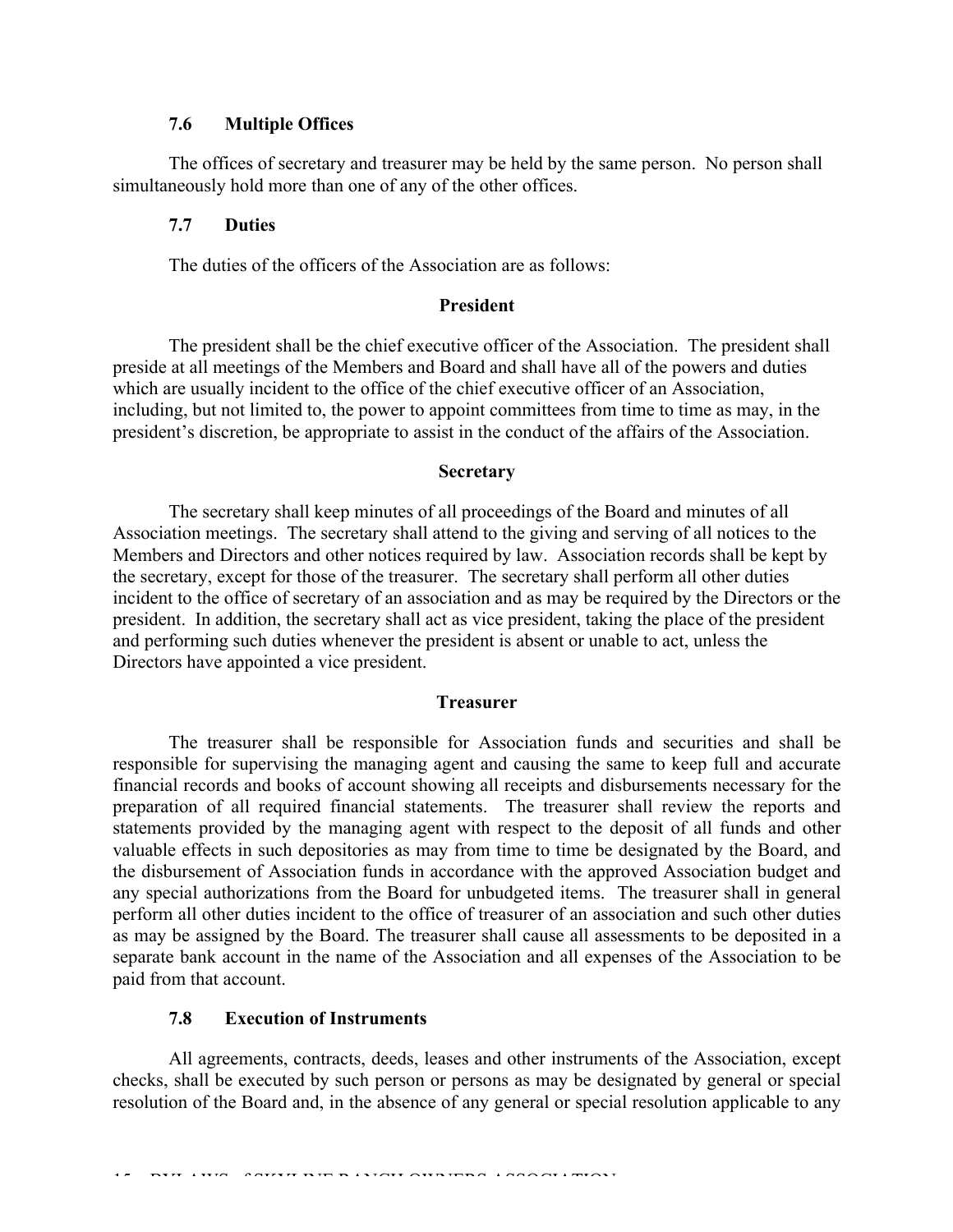such instrument, then such instrument shall be signed by the president. All checks for less than Two Thousand Four Hundred Ninety-Nine Dollars (\$2,499.00) may be signed by the managing agent or any duly elected officer of the Association. All checks of Two Thousand Five Hundred (\$2,500.00) or more shall require the signatures of at least two (2) authorized signatories.

### **7.9 Compensation**

Other than reimbursement of reasonable out-of-pocket expenses incurred on behalf of the Association, no officer of the Association shall receive any compensation from the Association for acting as an officer, unless such compensation is authorized by a majority vote of the Members present, in person or by proxy, at a meeting of the Members at which a quorum is present.

#### **ARTICLE VIII BUDGET, ASSESSMENTS, RESERVE STUDY AND MAINTENANCE PLAN**

#### **8.1 Budget**

The Board shall annually prepare and approve the budget for the Association and distribute a copy thereof to each Member as provided in the Declaration.

#### **8.2 Assessments**

The Association shall levy and collect assessments and other charges pursuant to the terms of the Declaration.

#### **8.3 Reserve Study and Maintenance Plan**

The Declarant and Association shall prepare a reserve study and maintenance plan pursuant to the terms of the Declaration.

#### **ARTICLE IX BOOKS AND RECORDS**

#### **9.1 Books and Records**

The Association and managing agent (if applicable) shall keep (a) financial records sufficiently detailed for proper accounting purposes, including an assessment roll for each Lot (b) detailed records of the actions of the Board and managing agent (if applicable) and minutes of Board and Association meetings, (c) a list of Owners entitled to vote at Association meetings and a list of all Mortgagees whom have requested notice of meeting and other events, and (d) all other documents, information and records required to be maintained by the Association under the terms of the succeeding paragraph. All Association documents, information and records shall be maintained within the State of Oregon at all times.

The Association shall maintain within the State of Oregon the documents, information and records required to be delivered to the Association under ORS 94.616 and all other records of the Association for not less than the period specified for record under ORS 65.771 or any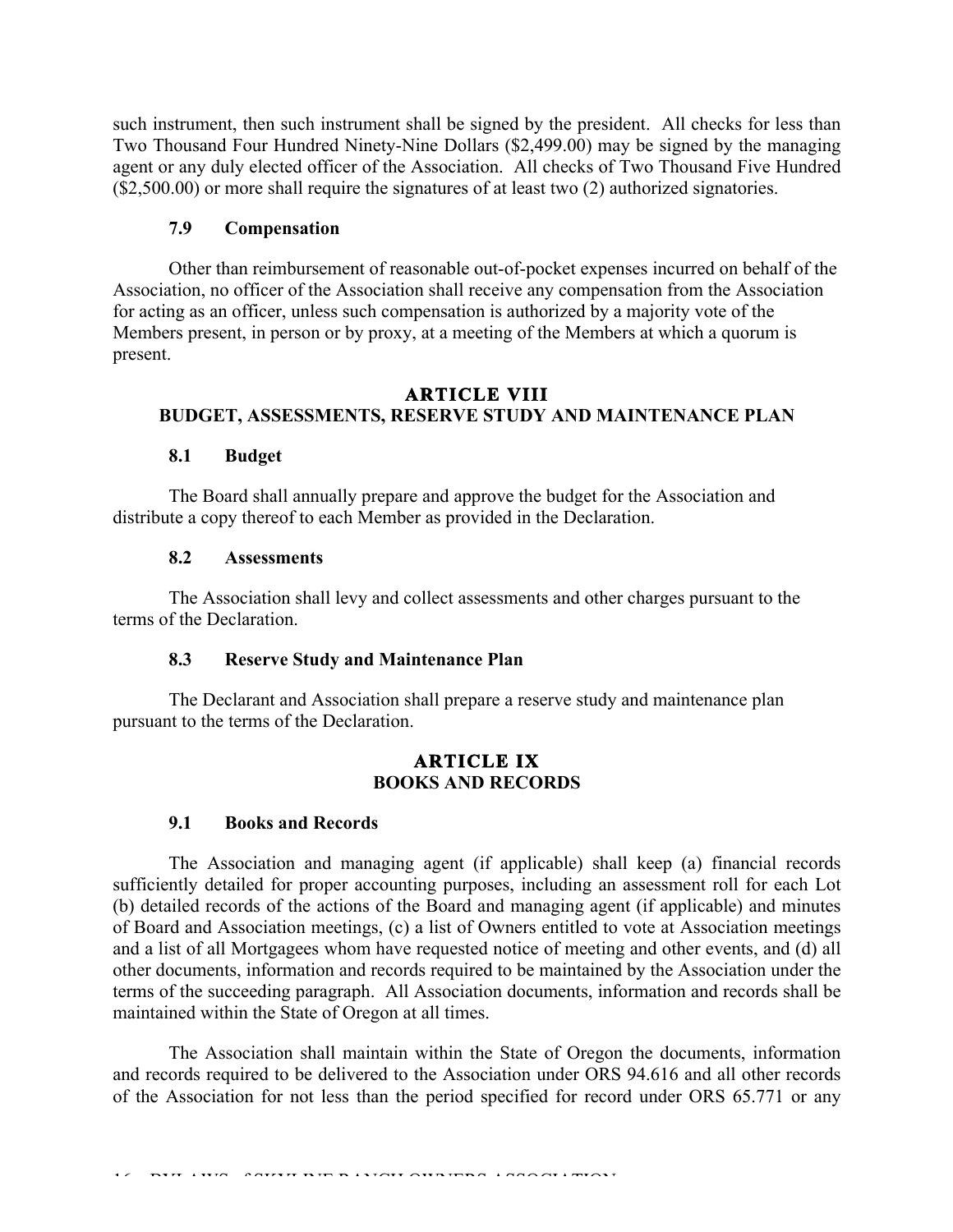other applicable law, except that (a) the documents specified in ORS 94.616(3)(o), if received, must be retained as permanent records of the Association, and (b) proxies and ballots must be retained for one (1) year from the date of determination of the vote. Such documents, information and records shall include, but are not limited to, the following: (i) the Declaration and Bylaws, including any amendments or supplements thereto, (ii) the Plat, including any amendments or supplements thereto, (iii) the Rules and Regulations then in effect, (iv) the most recent annual financial statement of the Association, (v) the current operating budget of the Association, and (vi) any other documents required by the Act to be maintained by the Association. All documents, information and records shall be made reasonably available for inspection and duplication (at a reasonable fee) by Owners, Mortgagees, and prospective purchasers of Lots upon written request, unless such documents are protected from disclosure under ORS 94.670(8) or any other applicable law.

### **9.2 Financial Statements**

Within ninety (90) days after the end of each fiscal year, the Board shall distribute to each Member and, upon request, any Mortgagee a copy of the annual financial statement of the Association, consisting of a balance sheet and income and expense statement for the preceding fiscal year. Commencing with the fiscal year following the Turnover Meeting, (i) if annual assessments exceed \$75,000 for the fiscal year, then the Board shall cause such financial statements to be audited within one hundred eighty (180) days after the end of the fiscal year by an independent certified public accountant licensed in State of Oregon in accordance with the Statements on Standards for Accounting and Review Services issued by the American Institute of Certified Public Accountants, or (ii) if the annual assessments are \$75,000 or less, shall cause such review within one hundred eight (180) days after receipt of a petition requesting such review signed by at least a majority of Members. Notwithstanding the foregoing to the contrary, the Board need not cause such an audit or review of the financial statements of the Association to be performed if at least sixty percent (60%) of the Members, not including votes of Declarant with respect to Lots owned by Declarant, elect on an annual basis not to comply with the above audit requirements.

### **9.3 Tax Returns**

The Board shall cause to be filed the necessary state and federal income tax returns for the Association.

### **9.4 Payment Vouchers**

The method of approving payment vouchers (if applicable) for the maintenance, upkeep and repair of the Common Property and Irrigation System and payment for the expense of the Association will be as established from time to time by the Board.

### **9.5 Fiscal Year**

The Fiscal Year of the Association shall begin on the first day of January and end on the 31st day of December of every year, except that the first fiscal year shall begin on the date of incorporation of the Association.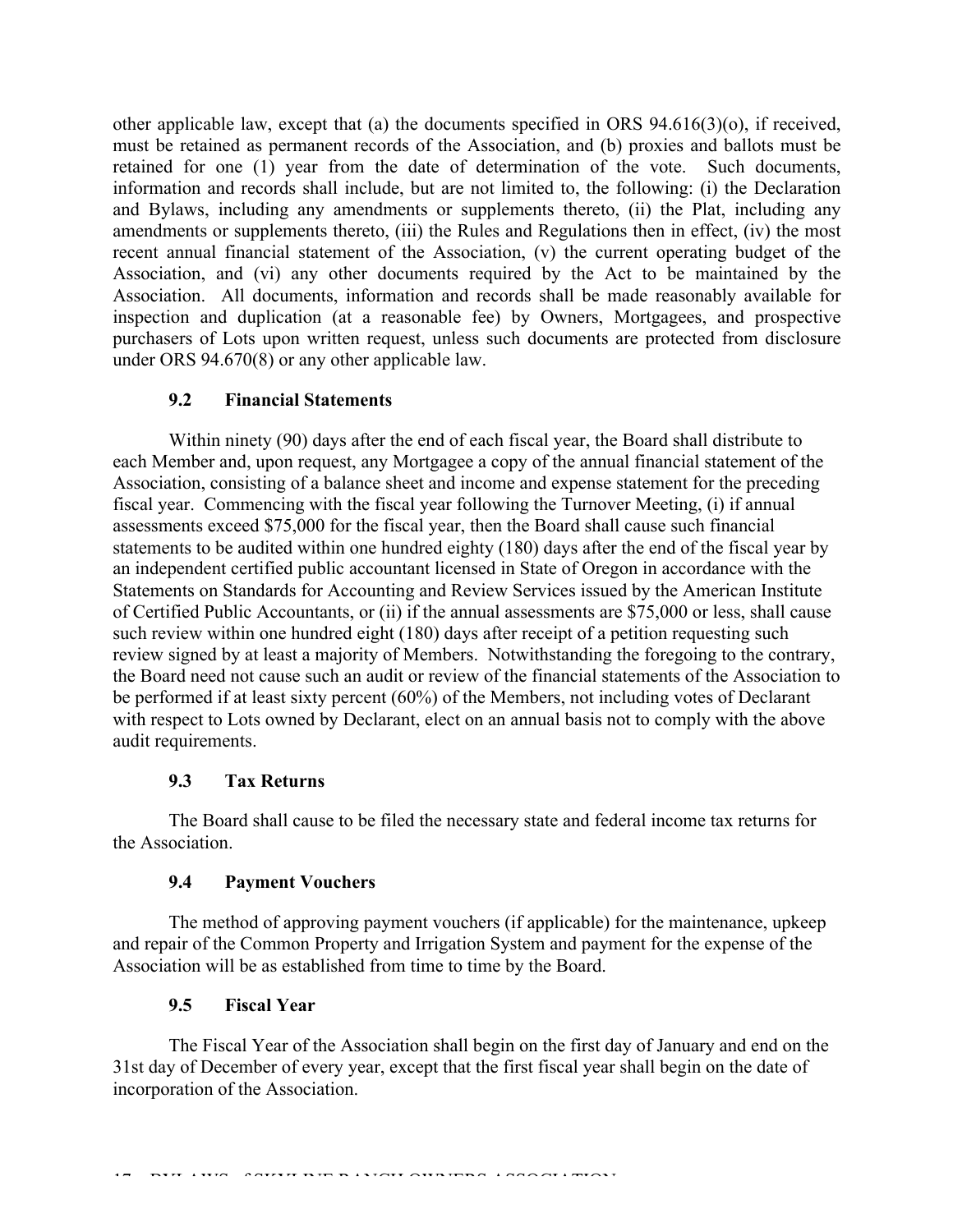### **ARTICLE X INSURANCE**

The Association shall maintain the insurance coverages required by Article 11 of the **Declaration** 

#### **ARTICLE XI RULES AND REGULATIONS**

The Board shall have power to adopt and publish rules and regulations governing the conduct of persons and the operation and use of the Lots and the Common Areas as it may deem necessary or appropriate to assure the peaceful and orderly use and enjoyment of the Subdivision, and to establish fines for the infraction thereof. Such rules and regulations may be adopted upon a majority vote of the Directors present at a meeting at which there is a quorum present and as to which notice has been given as provided in these Bylaws. Such notice shall include a verbatim copy of all proposed rules and regulations. No rule or regulation shall be adopted without a copy thereof first having been delivered or mailed to each Member in accordance with the requirements of Section 4.6. Upon adopting any such rules and regulations, the Board shall cause copies thereof to be delivered to each Member. All such rules and regulations become binding on all Members and occupants of all Lots upon the date of delivery. Any rule or regulation which conflicts with these Bylaws or the Declaration shall be null and void.

#### **ARTICLE XII AMENDMENTS**

#### **12.1 General Amendments**

Except as set forth below, any and all provisions of these Bylaws may be amended or repealed and new Bylaws may be adopted at any annual meeting of the Members, or at any special meeting called for that purpose, by at least a majority of the votes of the Members, and the written consent of the Declarant so long as the Declarant is a Class B Member. Notwithstanding the foregoing to the contrary, if a particular provision required to be in the Declaration under the terms of ORS 94.580 is included in these Bylaws (including, but not limited to, voting rights of Members, the method of determining liability for assessments, and the period of Declarant control of the Association), then the voting requirements for amending the Declaration shall also govern the amendment of the provision in the Bylaws.

Amendments or changes to these Bylaws may be proposed by either a majority of the Board or by the Members holding at least thirty percent (30%) of the votes of the Association. The proposed amendment must be in writing and shall be included in the notice of any meeting at which action is to be taken thereon.

An amendment or change to these Bylaws shall not be effective unless it is (i) certified by the president and secretary of the Association as having been adopted in accordance with these Bylaws and ORS 94.625 and acknowledged in the manner provided for acknowledgement of deeds, and (ii) recorded in the office of the recording officer of Deschutes County, Oregon.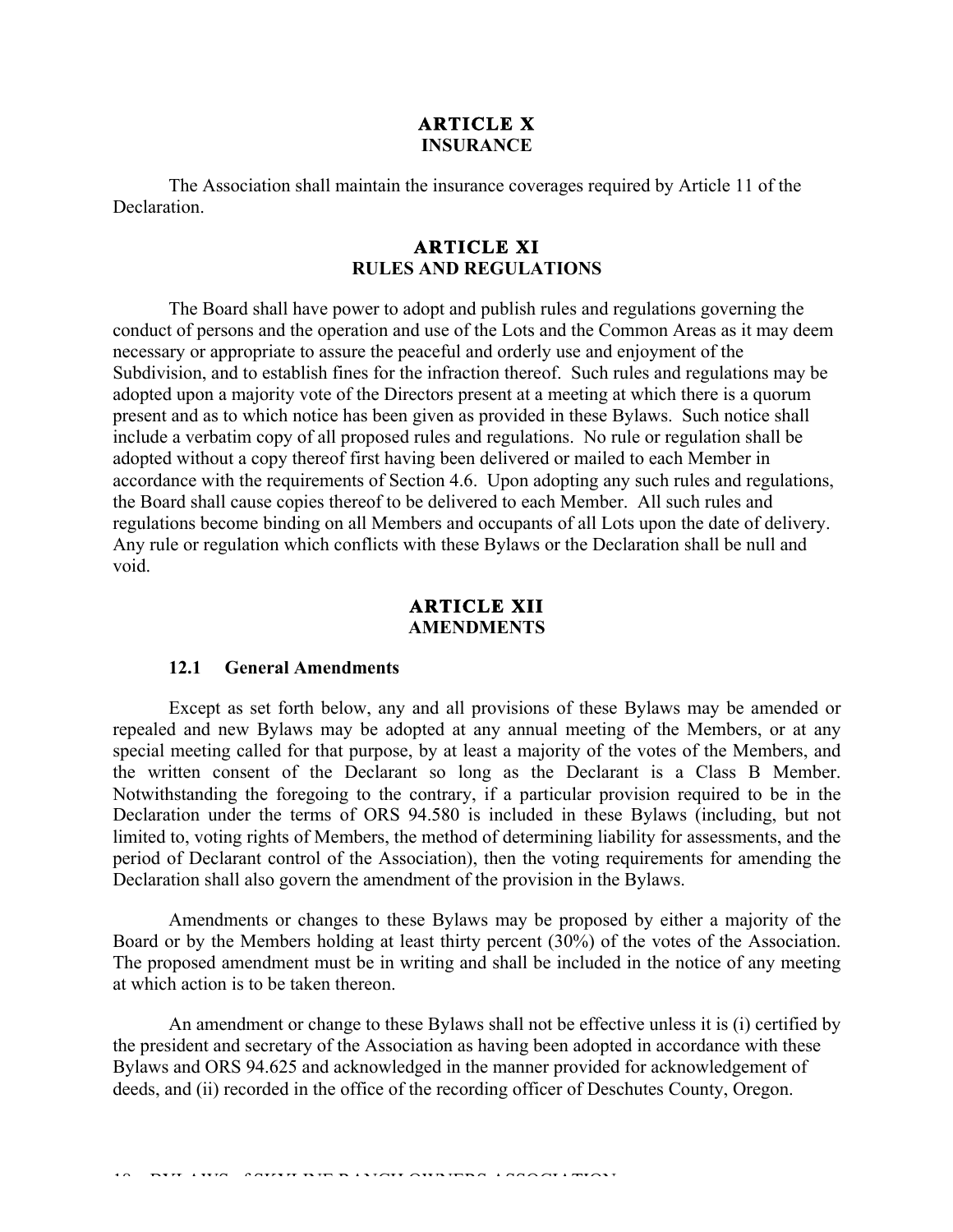#### **12.2 Declarant Amendments**

Notwithstanding any provisions hereof to the contrary, the Declarant may unilaterally amend these Bylaws (i) at any time before the conveyance of the first Lot to a person other than Declarant or a successor declarant; (ii) to bring this Declaration into compliance with any provision of law, including, but not limited to, regulatory amendments permitted by Section 12.3; (iii) to correct scriveners' or clerical errors; and (iv) as otherwise permitted by applicable law.

### **12.3 Regulatory Amendments**

Notwithstanding any other provisions of this Article XIII, and consistent with terms of ORS 94.585, Declarant shall have the right to unilaterally amend these Bylaws prior to the Turnover Meeting in order to comply with the requirements of the Federal Housing Administration, the United States Department of Veterans Affairs, the Farmer's Home Administration of the United States, the Federal National Mortgage Association, the Government National Mortgage Association, the Federal Home Mortgage Loan Corporation, any department, bureau, board, commission or agency of the United States or the State of Oregon or any corporation wholly owned, directly or indirectly, by the United States or the State of Oregon which insures, guarantees or provides financing for a planned community or lots in a planned community.

#### **ARTICLE XIII DISPUTE RESOLUTION**

Before initiating litigation or an administrative proceeding in which the Association and a Member have an adversarial relationship, the party that intends to initiate litigation or an administrative proceeding shall offer to resolve the problem through a dispute resolution program pursuant to terms of ORS 94.630(4). The written offer to resolve the dispute must be hand-delivered or mailed by certified mail, return receipt requested, to the other party at the address contained in the records of the Association. The requirements of this Article XIV, however, do not apply to circumstances in which irreparable harm to a party will occur due to delay or to litigation or an administrative proceeding initiated to collect assessments (other than assessments attributable to fines).

#### **ARTICLE XIV MISCELLANEOUS**

#### **14.1 Notices**

All notices to the Association or to the Board shall be sent in care of the managing agent or, if there is no managing agent, to the principal office of the Association or to such other address as the Board hereafter may designate from time to time. Any notice to a Member, except as otherwise provided in these Bylaws, shall be sent by first class mail to the address of Member last appearing on the books of the Association (or to such other address as the Member has designated in writing to the Association.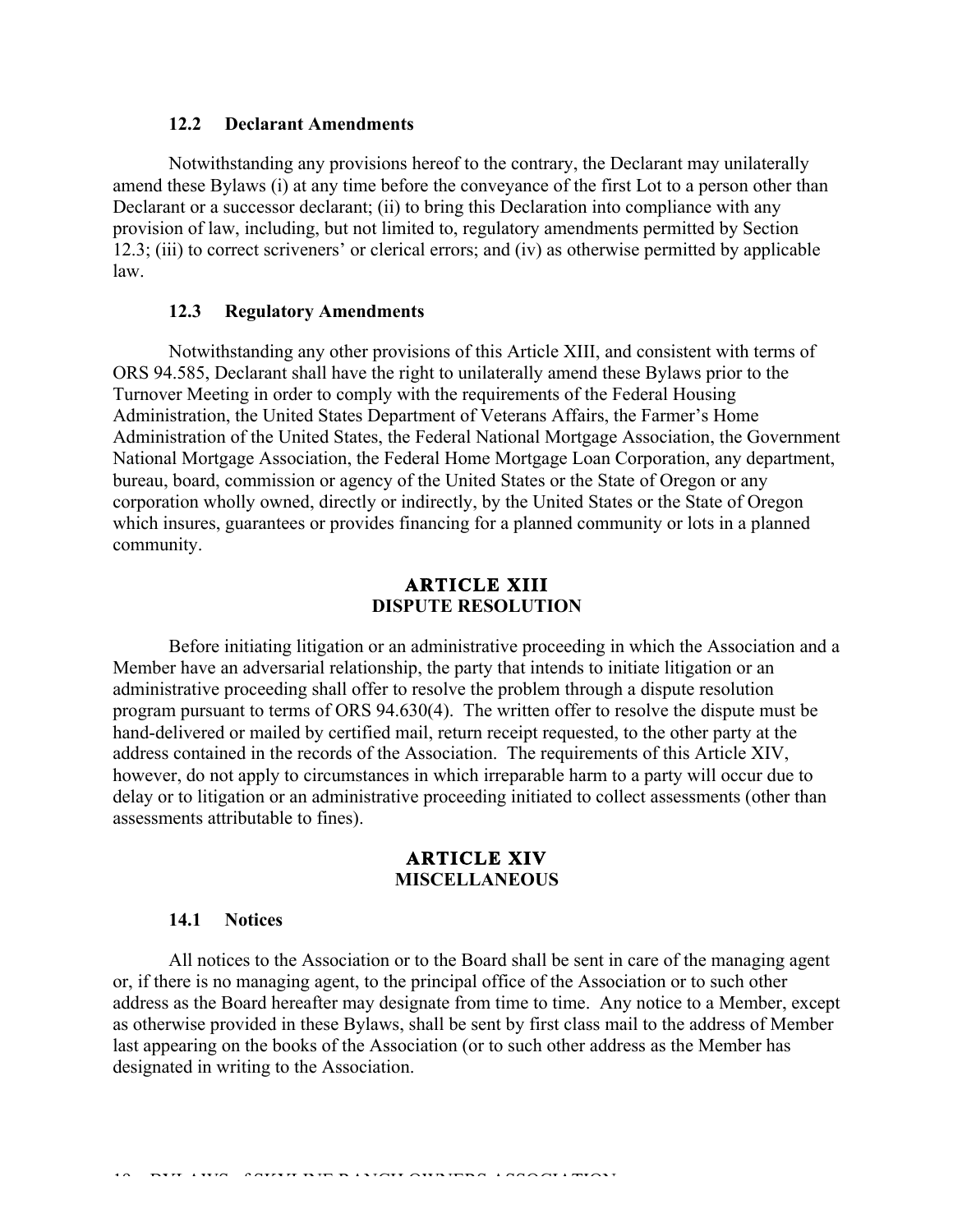### **14.2 Waiver**

No restriction, condition, obligation or provision contained in these Bylaws shall be deemed to have been abrogated or waived by reason of any failure to enforce the same, irrespective of the number of violations or breaches thereof that may have occurred and the number of times that the pertinent restriction, condition, obligation or provision was not enforced.

### **14.3 Severability**

Invalidation or partial invalidation of any provision of these Bylaws shall not affect any of the remaining provisions of the Bylaws.

### **14.4 Personal Pronouns**

All personal pronouns used in these Bylaws, whether used in the masculine, feminine or neuter gender, shall include all other genders; the singular shall include the plural, and vice versa.

### **14.5 Headings**

The headings contained in these Bylaws are for reference purposes only and shall not in any way affect the meaning or interpretation of these Bylaws.

### **14.6 Conflicts**

These Bylaws are intended to comply with applicable law and the Declaration. In case of any irreconcilable conflict, applicable law and the Declaration shall control over these Bylaws (unless these Bylaws expressly provide otherwise) and any amendments hereto, and any rules or regulations adopted hereunder.

#### **14.7 Dissolution**

Upon dissolution of the Association, voluntarily or otherwise, it shall automatically be succeeded by an unincorporated association of the same name and having the same purposes. All assets, property, powers, and obligations of the Association existing prior to dissolution shall thereupon automatically vest in the successor unincorporated association.

*[Signature Page to Follow]*